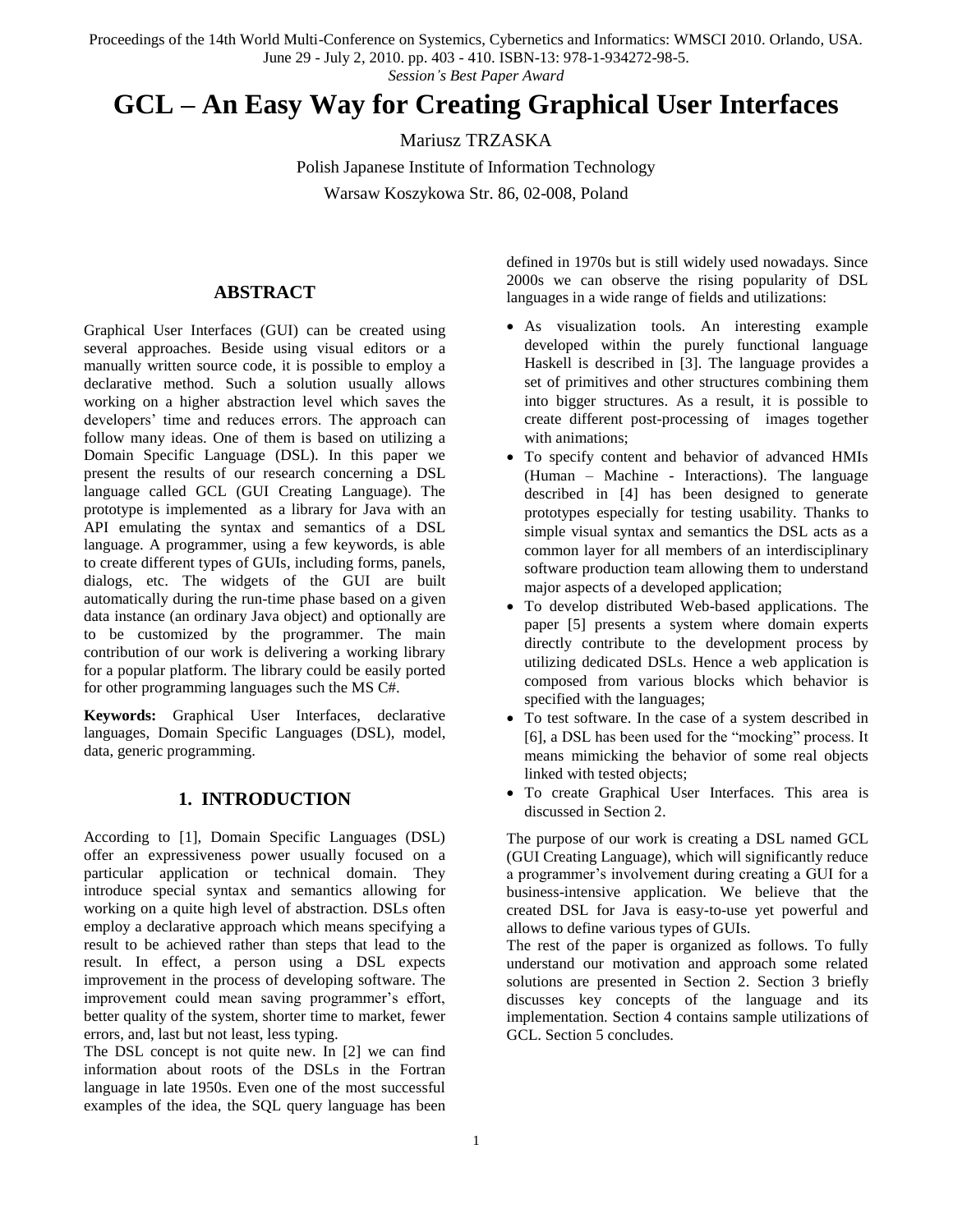## **2. RELATED SOLUTIONS**

In our opinion, raising the level of abstraction is the most significant goal of declarative solutions. Such an approach considerably simplifies programmer's job and decreases the number of errors. However, the common side effect is some kind of uniformity of generated GUIs. This is caused by the fact that the majority of the GUI appearance and behavior is defined inside the library and the programmer only "guides" the tool with some details. Of course, it is possible to create much more customizable library. However that means providing a lot of details by a programmer, which could cause the complexity comparable to the classical methods.

The paper [\[7\]](#page-7-6) introduces an interesting DSL called SWUL (Swing User-interface Language). The language has been developed using MetaBorg which provides a concrete syntax for domain abstractions. It is based on a preprocessor concept: a programmer utilizes a dedicated tool to transform a defined DSL language into a "real" language, which is further compiled using its native tools. Listing 1 presents a sample SWUL code.

#### **Listing 1. A simple SWUL code**

```
JFrame frame = frame \{title = " Welcome !"
  content = panel of border layout {
    center = label { text = "Hello World" 
  }
    south = panel of grid layout {
      row = {
        button { text = " cancel " }
        button { text = "ok" }}
      }
    }
  }
};
```
The readability of the code is much better than a Java code with Swing components. The structure of the GUI is more explicit and roles of particular constructs are selfexplanatory. However, the level of abstraction is quite similar to that represented by Java. A programmer who would like to implement a typical GUI – model interaction (Create/Retrieve/Update/Delete) has to write a similar amount of code like in pure Java. Another disadvantage is the special pre-compiler which has to be utilized every time before the "real" Java compilation occurs.

The paper [\[8\]](#page-7-7) describes the DEUCE framework which utilizes another DSL called SOUL defined on top of Smalltalk. The two languages are used to implement the entire structure and behavior of an application. The system allows for defining rules which could concern different aspects including an automatically generated GUI. For instance Listing 2 shows rules describing some components relations among customers and a shop.

#### **Listing 2. Definition of component relations in DEUCE**

```
group(customerInfo, <nameInput,
ageInput>).
group(nameInput, <customerLabel, 
customerInputField>).
group(ageInput, <ageLabel,
ageInputField>).
above(customerInfo, shoppingBag).
above(shoppingBag, checkOutButton).
oneColumn(nameInput).
oneColumn(ageInput).
oneRow(<nameInput, ageInput>).
```
The idea is interesting but requires further research, especially, considering performance for real-world applications. Another uncertain aspect is the ability and usefulness to describe the whole system using just rules. There is also a big group of solutions introducing different DSLs based mostly on the XML syntax. Interesting examples are Aria [\[9\]](#page-7-8) (the successor of the XUI), the Swing JavaBuilder [\[10\],](#page-7-9) eFace [\[11\].](#page-7-10) They utilize a dedicated file containing a definition of the GUI which is created during run-time by the library. In most cases there is also support for data-binding which connects parts of the model and a widget. Listing 3 contains sample code in YAML [\[12\]](#page-7-11) and Figure 1 presents the generated dialog window. Notice a dedicated section for binding names with GUI controls and validators.

|            | <b>Enter Person Data</b>               |
|------------|----------------------------------------|
| First Name | John<br>Last Name Smith                |
| Email      | 2222                                   |
|            | Cancel<br>Save                         |
|            | <b>Validation Error</b>                |
|            | "Email" must be a valid email address. |
|            | οĸ                                     |

#### **Fig 1 The dialog window generated by the code from Listing 3**

Two commercial technologies are also worth mentioning: JavaFX [\[13\]](#page-7-12) and WPF (with XAML for the MS C# language) [\[14\].](#page-7-13) Both are claimed to be declarative and both are based on a similar idea. A created GUI is defined using a separate file and a special syntax. Although syntaxes are different, semantics and the amount of information provided by a programmer are similar. Roughly speaking even with a data binding technology a programmer has to write quite a lot of a source code.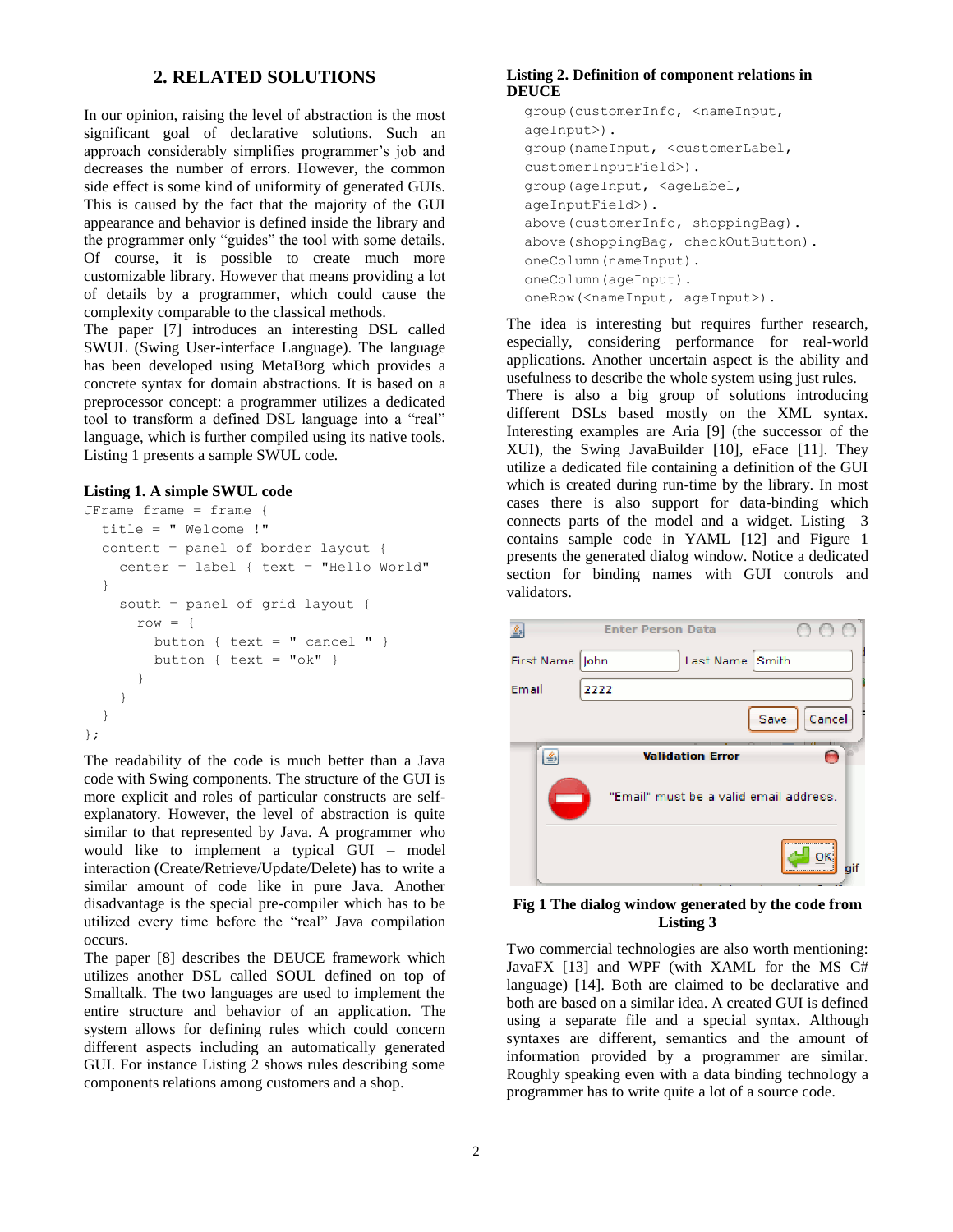```
Listing 3. Sample code in the YAML (Swing JavaBuilder).
```

```
JFrame(name=frame, title=frame.title, size=packed, 
defaultCloseOperation=exitOnClose):
- JLabel(name=fNameLbl, text=label.firstName)
- JLabel(name=lNameLbl, text=label.lastName)
- JLabel(name=emailLbl, text=label.email)
- JTextField(name=fName)
- JTextField(name=lName)
- JTextField(name=email)
- JButton(name=save, text=button.save, 
onAction=($validate, save, done))
- JButton(name=cancel, text=button.cancel, 
onAction=($confirm,cancel))
- MigLayout: |
[pref] [grow,100] [pref] [grow,100]
fNameLbl fName lNameLbl lName
emailLbl email+*
>save+*=1,cancel=1
bind:
- fName.text: this.person.firstName
- lName.text: this.person.lastName
- email.text: this.person.emailAddress
validate:
- fName.text: {mandatory: true, label: label.firstName}
- lName.text: {mandatory: true, label: label.lastName}
- email.text: {mandatory: true, emailAddress: true, label: 
label.email}
```
The above solutions are useful and in some cases provide higher level of abstraction than pure Java. But even using such a DSL, a programmer has to spend a lot of time on GUI creation. We believe that our approach is sometimes a bit less powerful but much simpler.

## **3. DESIGN AND IMPLEMENTATION**

Our first attempt at declarative user interfaces (see the senseGUI<sup>1</sup> library described in [\[15\]\)](#page-7-14) was not based on a DSL, but utilized Java annotations . The implemented library, based on the annotated model (Java classes), was able to generate different types of GUIs (frames, dialogs, panels). In our current proposal, also for Java, we have decided to use a dedicated DSL rather than marking a source code. Such a change is very useful for a programmer:

• The process of defining the GUI takes place in one location: a GCL statement. In the senseGUI library it was split between a model definition and a library"s method call;

l

• There is no need for modifying (marking with annotations) a model (data) source code by the programmer. The code is not always accessible (it could be shipped as e.g. a Java jar file) and even if it is, modifications should be avoided wherever possible.

During the design process of the language we have tried to make it simple yet powerful. Hence we have defined the following general requirements:

- The number of different constructs is to be minimized,
- Most of the customization information is to be optional. It could be achieved using some (carefully chosen) default values,
- Orthogonality and reuse wherever possible, i.e. embedded fields should be defined using "ordinary" fields properties.
- Support for important GUIs facilities like internationalization (i18n) and validators.

Such an approach significantly reduces the number of special cases and thus the size of documentation.

The overall goal of the GCL language is saving programmer"s time by generating a GUI. The library automatically creates necessary controls based on the given model. The model is defined by ordinary Java

<sup>&</sup>lt;sup>1</sup> The senseGUI library is freely available at: http://www.mtrzaska.com/sensegui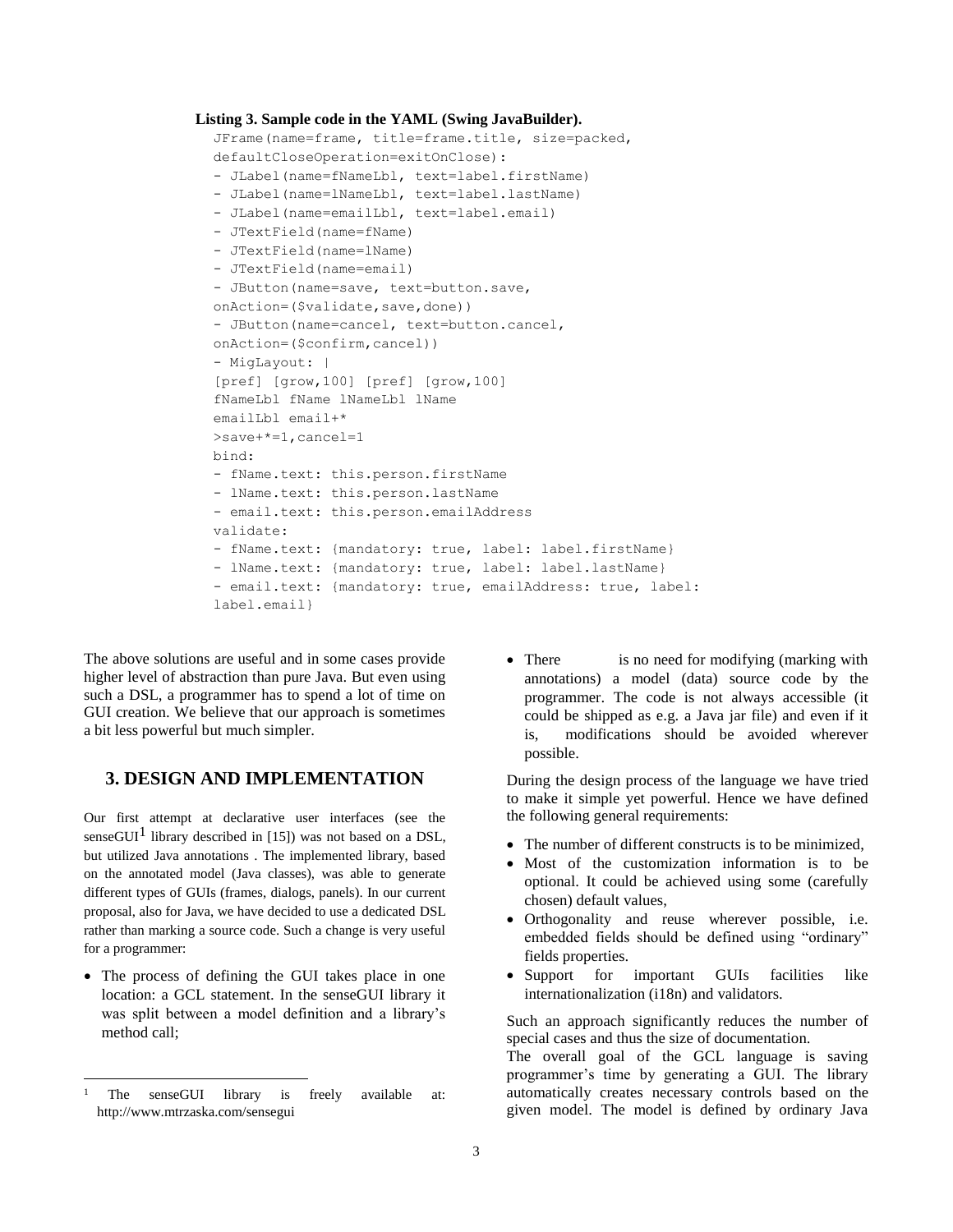classes. A programmer passes a model"s instance (a Java object), optionally customizes it and the library generates a widget. Using the widget, an end user of the application is able to see the object's content and to modify it. The design is language independent and could be implemented for any language which supports reflection.

#### **Listing 4. The GCL root statement**

```
Create ComponentType for DataInstance
containing (Field01Type
Field01Descriptor, Field02Type
Field02Descriptor, ...)
```
Listing 4 presents the root statement of the GCL language. The *containing* part is optional; if it is omitted, then default values will be used. Below are descriptions of all parts of the statement:

- The *ComponentType* could be one of the following:
	- o frame an instance of the JFrame class,
	- o *internalFrame* an instance of the JInternalFrame class (same as "frame" but utilized in the MDI applications),
	- o *panel* an instance of the JPanel class; a panel could be embedded in any other Java GUI,
	- o *dialog* an instance of the modal JDialog class.
- The *DataInstance* is just the Java object for which we need a GUI;
- The *FieldType* is one of the following:
	- o *attribute* describes a given attribute, i.e. attribute("firstName"),
	- o *method* describes a given method, i.e. method("getAge"),
- The *FieldDescription* is a combination of the following modifiers:
	- o *resizeWidget(boolean)* Sets the widget's resizing behavior wherever it should be resized horizontally and vertically,
	- o *setMethod(String)* Sets the method used to modify the item's value (with the String parameter),
	- o *as(String)* Sets a label for the item,
	- o *asComplex(Field01Description,* 
		- *Field02Description, ...)* Treats the item as a complex one (a field embedded in a field) and allows passing additional information about an internal widget.
	- o *order(int)* Sets an order for the item,
	- o *usingWidget(String)* Sets a name of the Java class (with a full package) which will be used as a widget for showing the item; this is a simple customization for the way particular type values are to be presented,
	- o *validate(Validator)* Sets a validator for the item,
	- o *readOnly(boolean)* Indicates if the item should be read-only,
- o *value(String)* Sets the default value. Used by Ad Hoc GUI (see further). Ignored in GUIs based on existing data models,
- o *type(Class<?>)* Sets a type of the field (in the case of attributes it is the attribute's type; for methods type of the returned valued). Normally, the type is read from the structure of the data object. Hence, this method is useful in Ad Hoc GUIs where there is no data object connected,
- o *getMethod(String)* Gets the method,
- o *buttons(MultiObjectsListButton...)* Defines additional buttons for multi-objects list. Ignored in other cases.

In the case of popular programming languages like Java or MS C#, a DSL could be implemented using one of the following approaches:

- String-based. All DSL constructs are passed to the library as strings. This way most implementations of the SQL (including JDBC) work. Obvious disadvantages include: lack of type-control, no context-sensitive help, no compilation time errors checking, etc.;
- API-based. The idea makes use of a special design of the library providing a DSL: classes, methods, interfaces. All of them have special names which read separately sound quite strange, but after connecting them together emulate statements of the DSL language. All the concepts and constructs are described in th[e \[16\].](#page-7-15)

#### **Listing 5. Sample GCL statement in the API-based implementation**

JFrame frame = create.frame.using(person).containing();

We believe that the second approach is more useful for a programmer, hence we have implemented our GCL in that way. A sample statement in a Java implementation could look like the code in Listing 5 (the right side of the equal character).

It is worth noting that:

- As we mentioned earlier, particular parts of the API has quite strange names, i.e. the *containing* method, but reading the whole statement makes them sensible;
- Due to the Java restrictions we had to change a bit our syntax. The "for" keyword has to be replaced with something else;
- Another problem was caused by the fact that the return value type of the whole statement (in the API-based implementation – the *containing* method) is determined by the second part – the type of the widget (i.e. *frame*). In terms of the Java API it means that the return type of the last method (*containing*) should be determined by another element of the language. To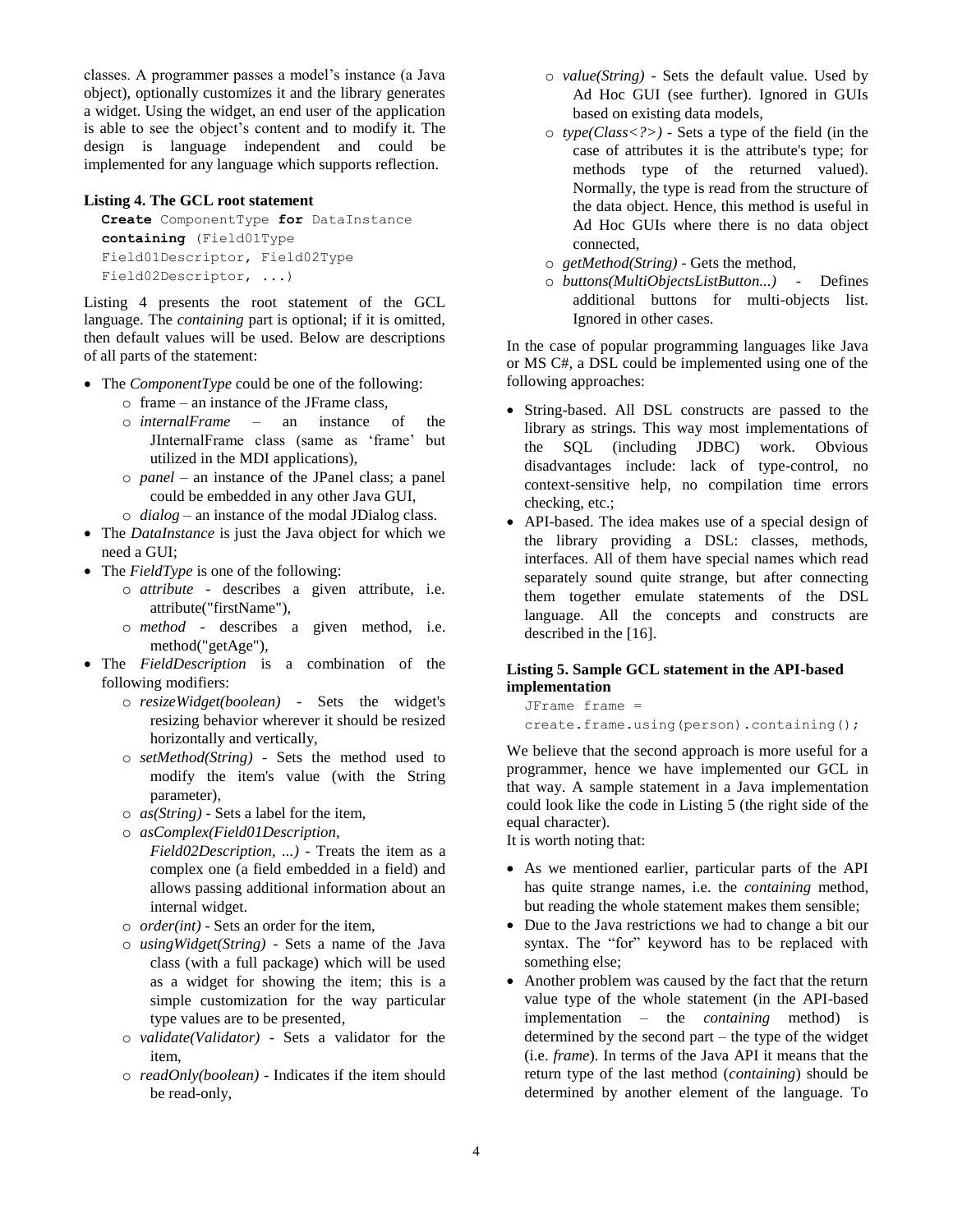solve the issue we introduced different "paths" – each for every returned type;

This section described details specific to the design and implementation of the DSL part of the library. General information about analyzing business class structures, generating GUI, etc. could be found in the [12].

## **4. SAMPLE UTILIZATIONS**

Below we present a few sample utilizations of the GCL language, together with short descriptions and snapshots of the generated GUIs (the person is an instance of the typical business Person class):

 The simplest possible utilization of the GCL. A generated widget (in this case a frame/window) is totally based on default values (Listing 6 and Figure 2). The *usingOnly* statement is a shortcut for the *using(person).containing()* (Listing 5) with an empty containing part.

#### **Listing 6. Simplest GCL utilization #1**

```
JFrame frame1 = 
create.frame.usingOnly(person);
```

| -x<br>HE.<br><u> <b>4</b></u> Object Person |                                   |
|---------------------------------------------|-----------------------------------|
|                                             | birthDate<br>$\leq$ Data not set> |
| lastName Smith                              |                                   |
| firstName John                              |                                   |
| annualIncome 36000.0                        |                                   |
|                                             | SSN 123456789                     |
| remarks N/A                                 |                                   |
|                                             | Cancel<br>OK                      |

**Fig 2 The window generated by the code from Listing 6**

| <b><i>Δ</i></b> Object Person | $\equiv$     |
|-------------------------------|--------------|
| First name John               |              |
| lastName Smith                |              |
| higherEducation V true        |              |
| Age $ 0$                      |              |
|                               | Cancel<br>OK |

**Fig 3 The window generated by the code from Listing 7**

 A customized frame for the same Person object with a validator (Listing  $7<sup>2</sup>$  and Figure 3). Thanks to the

l

orthogonality principle utilized during the design process, validators could be applied to any field in the same manner like other modifiers.

 A default frame showing automatically generated content for the given instance of the Company class is

| x<br>므<br><b>B</b> Object Company |                    |  |
|-----------------------------------|--------------------|--|
| <b>Name</b>                       | SoftMakers         |  |
| income                            | 100000.0           |  |
| employees                         | <b>Edit Remove</b> |  |
|                                   | John Smith         |  |
|                                   | <b>Tom Brown</b>   |  |
|                                   |                    |  |
|                                   | Cancel<br>OK       |  |

#### **Fig 4 The window generated by the code from Listing 8**

presented in Figure 4 and the code in Listing 8. One of the Company class attribute called *employees* is a list with references to employees. This case is reflected in the frame as an automatically generated (and populated) list box with buttons. Two of them are provided by the library and allows editing or removing linked objects. A programmer is also able to define custom buttons with various actions, i.e. creating another employee.

- Ad Hoc GUIs. Aside of GUIs required by existing data structures (i.e. Person class), a typical business application also needs different dialogs and windows which do not have explicit data structures. For instance a login dialog or a database connection wizard usually do not utilize a dedicated data (model) class. Such cases could be processed by the GCL functionality called Ad Hoc GUIs. A user creates a statement which generates a widget according to the given definition. Of course it is possible to use all GCL constructs like validators or many types of customizations. An example is presented on Listing 9 and Figure 5. Note that:
	- o Interface *AdHocActionPerformed* gives a possibility of executing a custom method when the user clicks the OK button.
	- o It is possible to provide default values,
	- o Different data types are processed using different widgets (i.e. an enum with a combo box – the Colors class in the example).

 $2$  Due to the readability, listings  $7 - 12$  are placed together at the end of this section.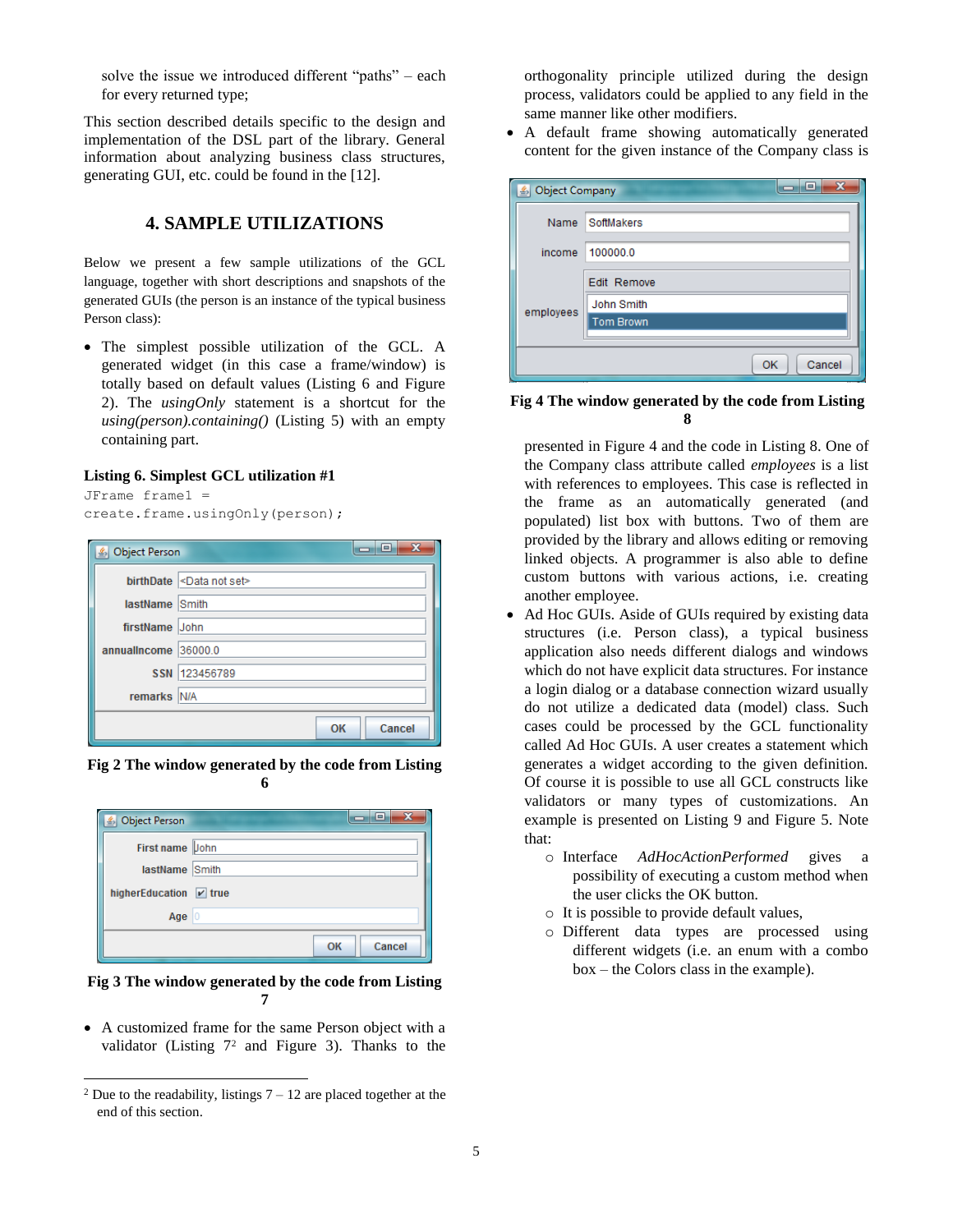| Data<br>⊲ی             | x<br>Е       |
|------------------------|--------------|
| First name Martin      |              |
| lastName Smith         |              |
| higherEducation v true |              |
| values Black           |              |
|                        | Cancel<br>ОK |

**Fig 5 The window generated by the code from Listing 9**

 This sample is very similar to the one presented on Listing 7 (and Figure 3) but supports internationalization (i18n): an internationalized (using the Java message bundle) and customized frame for the Person object with a validator (Listing 10 and Figure 6).

| <b>Object Person</b>        |              |  |
|-----------------------------|--------------|--|
| First name John             |              |  |
| Last name Smith             |              |  |
| Higher education $\nu$ true |              |  |
| Age $ 0$                    |              |  |
|                             | Cancel<br>OK |  |

**Fig 6 The window generated by the code from Listing 10**

#### **Listing 7. Sample GCL utilization #2**

```
JFrame frame = create.
                 frame.
                 using(person).
                 containing(
                     attribute("firstName").as("First name"), 
                     attribute("lastName").validate(new ValidatorNotEmpty()),
                    attribute("higherEducation"),
                    method("getAge").as("Age"));
```
#### **Listing 8. Sample GCL utilization #3**

```
JFrame frame = create.
                  frame.
                  using(company).
                  containing(
                         attribute("name").as("Name"), 
                          attribute("income"),
                         attribute("employees"));
```
#### **Listing 9. Sample GCL utilization #4**

```
AdHocActionPerformed processAccept = new AdHocActionPerformed() {
        @Override
        public void Accept(Map<String, String> enteredData) {
          // Do something with the fields...
```
 The last sample is similar to the one presented on Listing 8 but provides a custom button. Listing 11 contains appropriate GCL code (notice the buttons modifier) and Figure 7 the generated window. The buttons modifier expects an object implementing the MultiObjectsListButton interface (containing just 2 methods). Listing 12 presents the utilized (partial) implementation which creates a new employee and connects him with the company. Notice that the implementation uses the GCL itself to get the new employee data.

| $\overline{\mathbf{x}}$<br>والمادد<br>Sold Company |                                                             |
|----------------------------------------------------|-------------------------------------------------------------|
|                                                    | Name SoftMakers                                             |
|                                                    | income 100000.0                                             |
| employees                                          | Edit Remove Create<br><b>John Smith</b><br><b>Tom Brown</b> |
|                                                    | Cancel<br><b>OK</b>                                         |

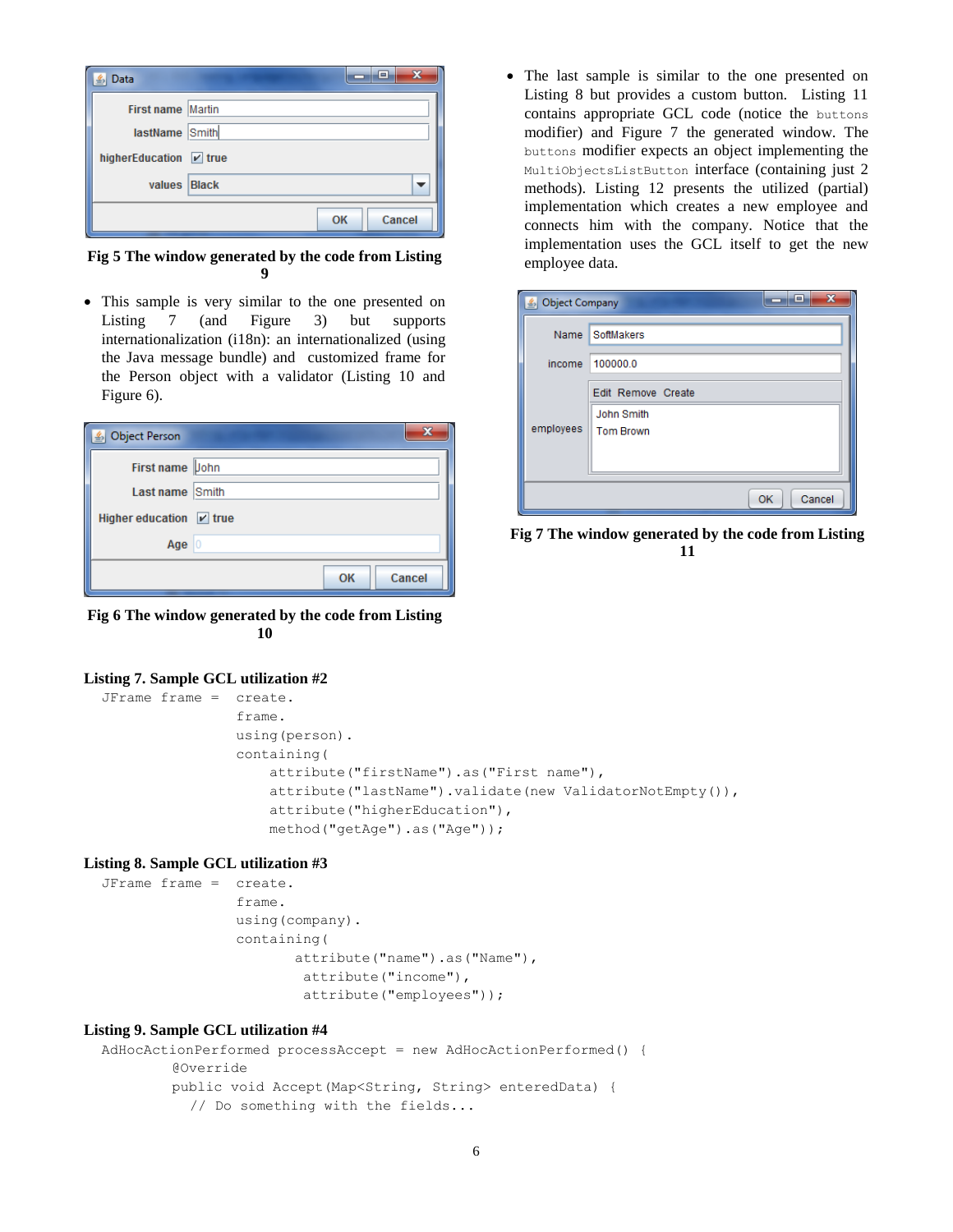} };

#### **Listing 9 –** *cont***. Sample GCL utilization #4**

```
frame = create.
       frame("Data", processAccept, "OK").
       containing(
                 attribute("firstName").as("First name").value("Martin"), 
                 attribute("lastName").validate(new ValidatorNotEmpty()),
                 attribute("higherEducation").type(boolean.class),
                 attribute("values").type(Colors.class));
```
#### **Listing 10. Sample GCL utilization #5**

```
dialog = create.
        dialog.
        using(person).
        containing(resourceBundle, 
          attribute("firstName").as("Person.firstName"),
          attribute("lastName").as("Person.lastName"). validate(new ValidatorNotEmpty()),
          attribute("higherEducation").as("Person.higherEducation"),
          method("getAge").as("Person.getAge"));
```
#### **Listing 11. Sample GCL utilization #6**

```
frame = create.
        frame.
        using(company).
        containing(
               attribute("name").as("Name"), 
              attribute("income"),
               attribute("employees").
                   buttons(new ButtonCreateEmployee()).asComplex(
                       attribute("lastName").as("Last name")
                   )
        );
```
#### **Listing 12. Sample implementation of the** MultiObjectsListButton **interface.**

```
class ButtonCreateEmployee implements MultiObjectsListButton {
  public String getButtonLabel() {
    return "Create";
  }
 public void process(JList multiObjectsList, Collection<Object> objects) {
    Employee emp = new Employee();
    dialog = create.
            dialog.
            using(emp).
            containing(attribute("firstName"),
                       attribute("lastName"));
      // [...]
  }
```
## **5. CONCLUSIONS AND FUTURE WORK**

We have presented a Domain Specific Language called GCL. The purpose of the language is to facilitate creation

of Graphical User Interfaces. Our research has been accomplished by the working implementation<sup>3</sup> for Java.

 $\overline{\phantom{a}}$ 

<sup>3</sup> The GCL prototype is available at: http://gcldsl.googlecode.com/